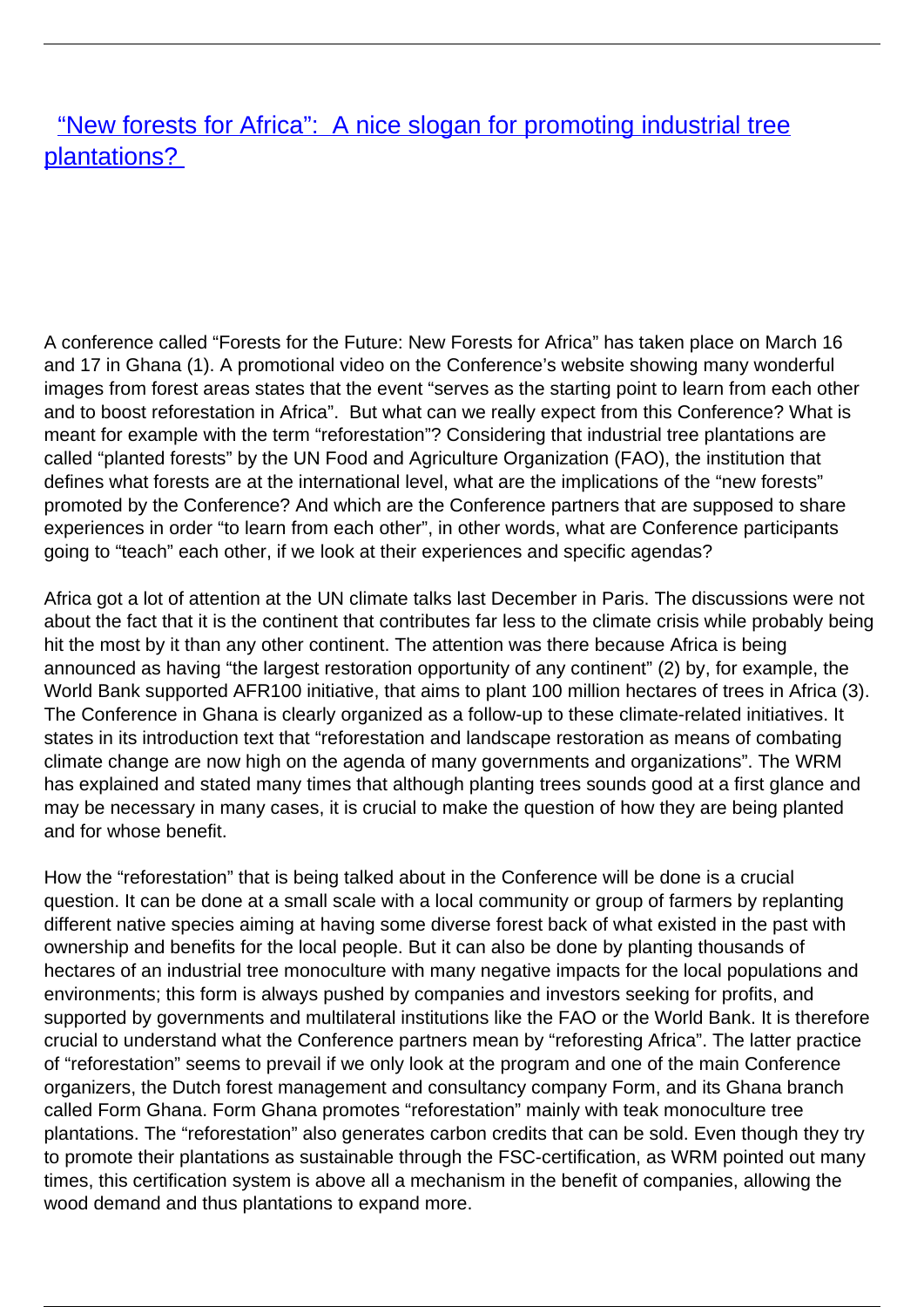Besides, Form Ghana claims that "sustainable (plantation) forestry offers an interesting investment opportunity". No surprise that also the Conference that the Form company helps to promote gives a lot of attention to "reforestation" as an investment opportunity, and necessary changes in legislation are therefore also essential, as the Conference video explains, highlighting the importance "to ensure a secure and growing return on investment". UN ex-secretary general, Kofi Annan, from Ghana, also appears in the same video stressing this point, when he says: "You always have to have an enabling environment and the right regulatory system to encourage the investors to invest, (...)". However, the experience in countries in the global South, where industrial tree plantations have expanded with millions of hectares in the past decades, shows that governments passed laws and regulations like tax breaks, and even in some countries like Brazil tax money was given to plantation companies through national development banks, always with the aim of creating as much benefits as possible for plantation companies and investors, including flexible labour and environmental legislation. (4)

Industrial tree plantation companies are among the Ghana Conference speakers. For example, the Norwegian Green Resources company, that portraits itself as Africa's largest forestation company, will talk, among others, about the "successes" of the company. Green Resources has tripled the size of its industrial tree monoculture area – eucalyptus and pine plantations - during the last five years, The company is present in Tanzania, Uganda and Mozambique (5). But for communities in Mozambique, for example, the experience with this company is far from a "success" story. During a WRM visit to the area, we heard a number of serious complaints about how the company with its "reforestation" activities with eucalyptus plantations invaded fertile lands crucial for their food crop production and thus affected severely their food sovereignty. Promises of employment and other benefits did not or very poorly concretize (6).

Another indication of how corporate interests, and thus the industrial tree plantation lobby, are present at this Conference is having also consultancy companies from the North on the speakers lists, such as the Finnish Indufor, one of the main ones. They are key actors in the industrial tree plantation lobby of Northern countries like Finland with a wood-based economy (7). Together with the tree plantation business, pulp and paper companies, like Finish Stora Enso and UPM, are spreading the monoculture tree plantation model across several countries in the global South, aiming to produce at a lower cost and thus be able to profit more.

## **Plantations are not Forests!**

No doubt that reforestation is an urgent and real need in many African countries. But reforestation should not be inverted into the promotion of industrial tree plantations, because plantations are not forests! Large-scale monoculture tree plantations create more business opportunities and profits for companies and investors, while creating more problems for local communities.

If the communities directly impacted by these "new forests" would meaningfully be part of the speakers list of this Conference, participants could learn that the "successes" of corporate models based on amount of trees and profits from investments are not real, and definitely not the way forward! And let's not forget that besides all the severe impacts of industrial tree monoculture plantations at the local level (see WRM's [website section on the impacts of industrial plantations](http://wrm.us9.list-manage.com/track/click?u=f91b651f7fecdf835b57dc11d&id=3f6afb820c&e=f40107181e)), this model has also severe impacts on the climate to which it is supposed to contribute by the Conference in Ghana and related initiatives. They are promoted as steps forward to "help" fighting the climate crisis. But promoting large-scale industrial monoculture plantations is a heavily oil and natural gas-dependent activity. It requires heavy mechanization, the intensive use of fertilizers and pesticides, the transportation of products over long distances, and different forms of deforestation.